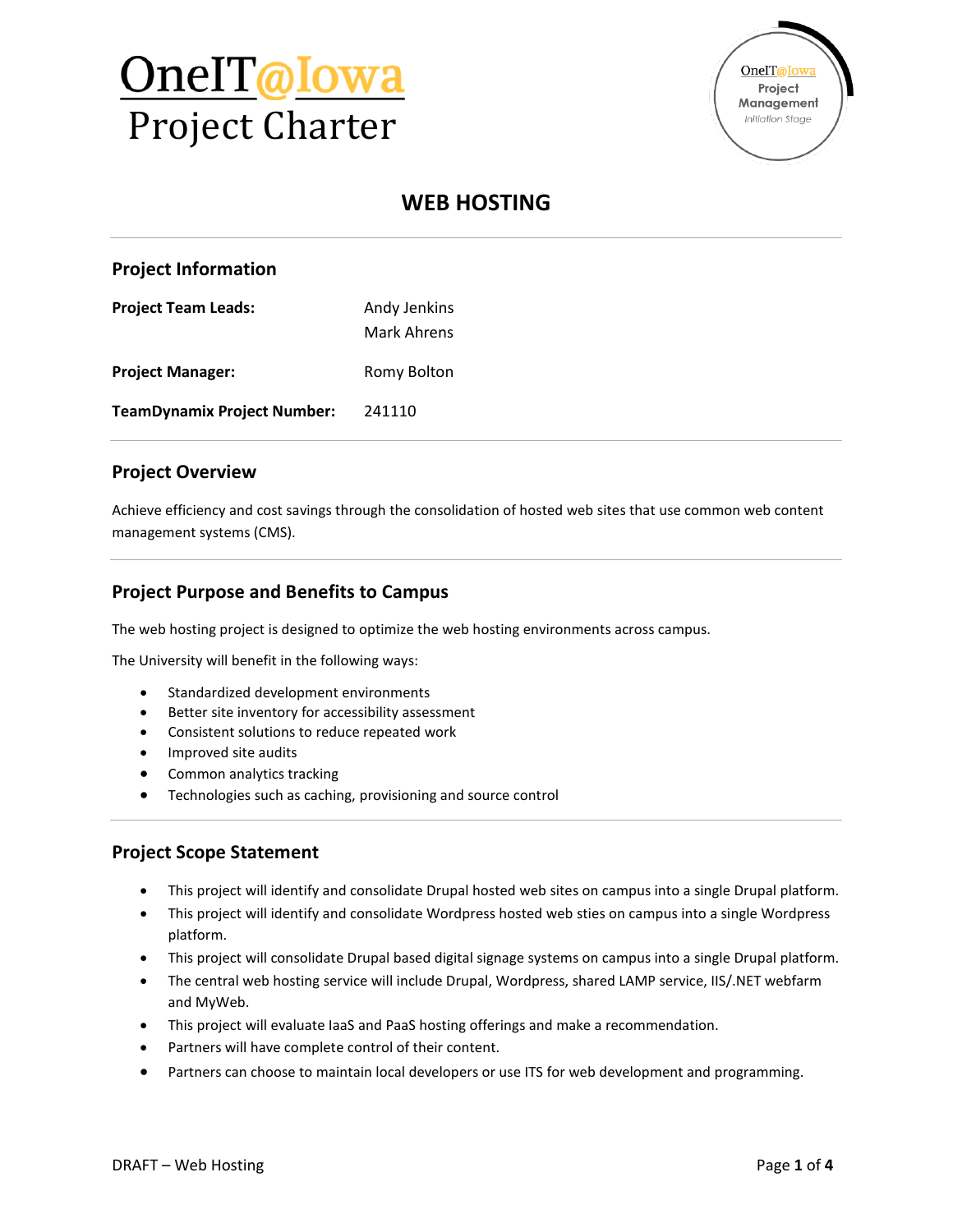# <u>OnelT@Iowa</u> Project Charter



### **High-Level Requirements**

- All centrally hosted web services will fall under an umbrella with a single point of contact for service ownership and service delivery.
- Centrally hosted web services will have shared governance between colleges, administrative units, and ITS.
- Common CMS platforms (currently Drupal and Wordpress) will be centrally hosted.
- CMS modules/extensions will be customizable per site.
- Collegiate and departmental Drupal and Wordpress sites move to the common Drupal and Wordpress platforms.

#### **High-Level Risks**

- Maintain security of websites
- Meeting the needs of all web units on campus while remaining safe, secure
- Migration of multiple multisites into a single platform
- Technical Complexity multisite, SSL, etc
- Cloud service considerations/pressures

#### **Assumptions and Constraints**

- New service will not constrain the ability to innovate at the edge
- LAMP service will remain for campus need better marketing of this and IIS web farm
- Source code for the platform and individual sites will be in a common source code tool

#### **Project Governance**

- Web Community monthly meetings. Coordinated by Mark Ahrens
- Drupal User Group monthly meetings. Coordinated by Genevieve Johnson
- Wordpress Users Group needs to be constituted

#### **Anticipated Cost Savings Categories**

- Server Retirement
- Staffing (server and app admin)
- Development costs (shared custom modules/extensions)
- Reoccurring savings of \$170,697 by FY17 per December document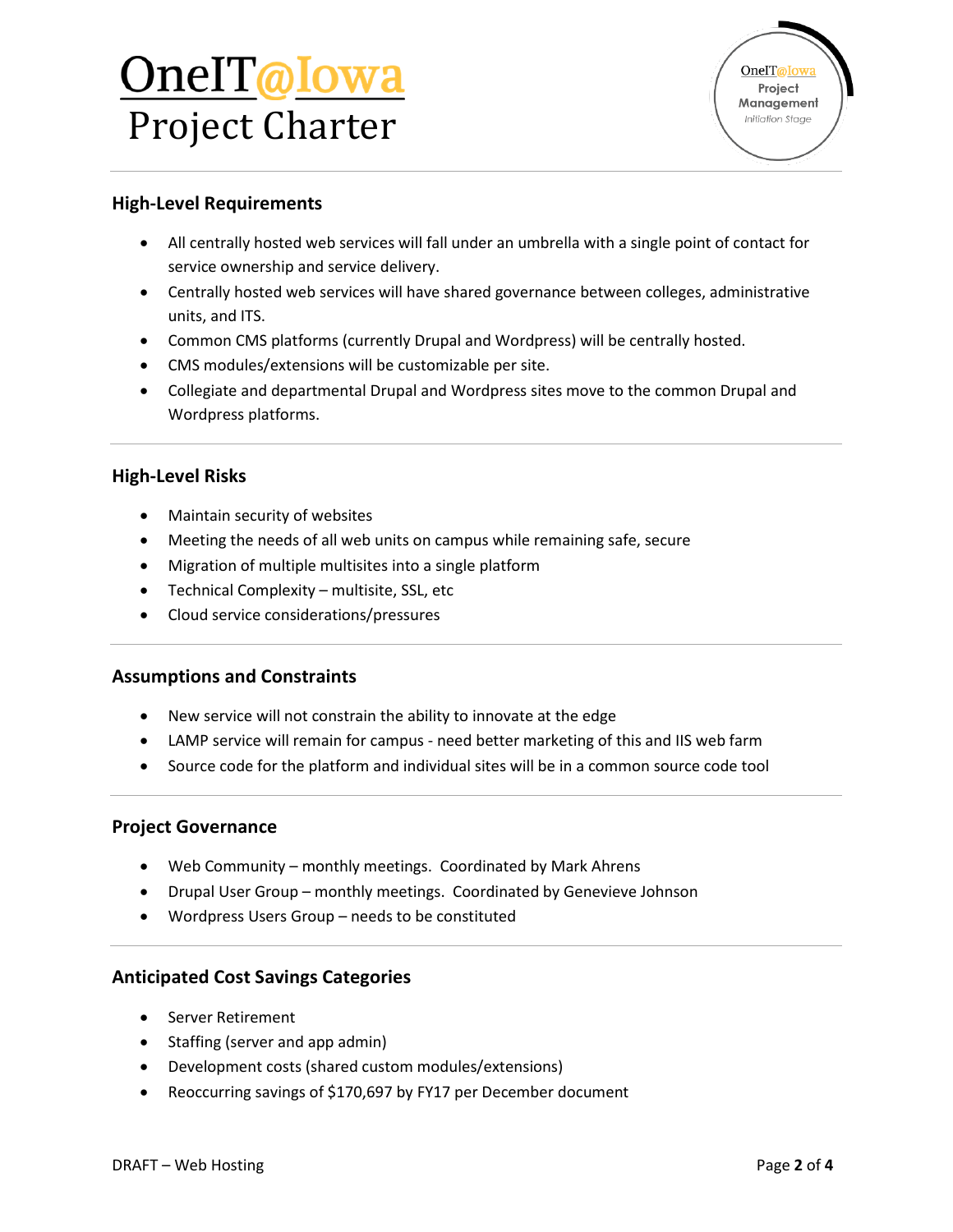# OneIT@Iowa Project Charter



## **SubProjects**

- IaaS and PaaS Hosting Assessment
- Drupal Hosting
- Wordpress Hosting
- Digital Signage
- Review and improve other web hosting services to ensure campus needs are met.

# **Preliminary Milestones**

| Drupal Needs Assessment             | 6/15/2015 |
|-------------------------------------|-----------|
| Wordpress Needs Assessment          | 7/1/2015  |
| Digital Signage Architecture Review | 6/15/2015 |

# **Project Team**

| <b>Project Team</b> | <b>Role</b>                |
|---------------------|----------------------------|
| <b>Bill Bacher</b>  | Drupal, Wordpress, Signage |
| Mark Bennett        | Drupal, Signage            |
| <b>Rick Porter</b>  | Drupal                     |
| Jessica Church      | Signage                    |
| <b>Brandon Neil</b> | Signage                    |
| Dawn Hanna          | Drupal, Signage            |
| <b>Brian Heil</b>   | Wordpress                  |
| Jamie Jones         | Wordpress                  |
| Patrick Riepe       | Wordpress                  |
| Justin Pooley       | Drupal                     |
| Scott Fiddelke      | Drupal                     |
| Peter Yezek (UNI)   | Drupal                     |
| Dave Funk           | Drupal                     |

#### **Stakeholders**

Refer to Stakeholder Registry

# **Potential Implementation Cost**

VM Costs: \$90x20/month